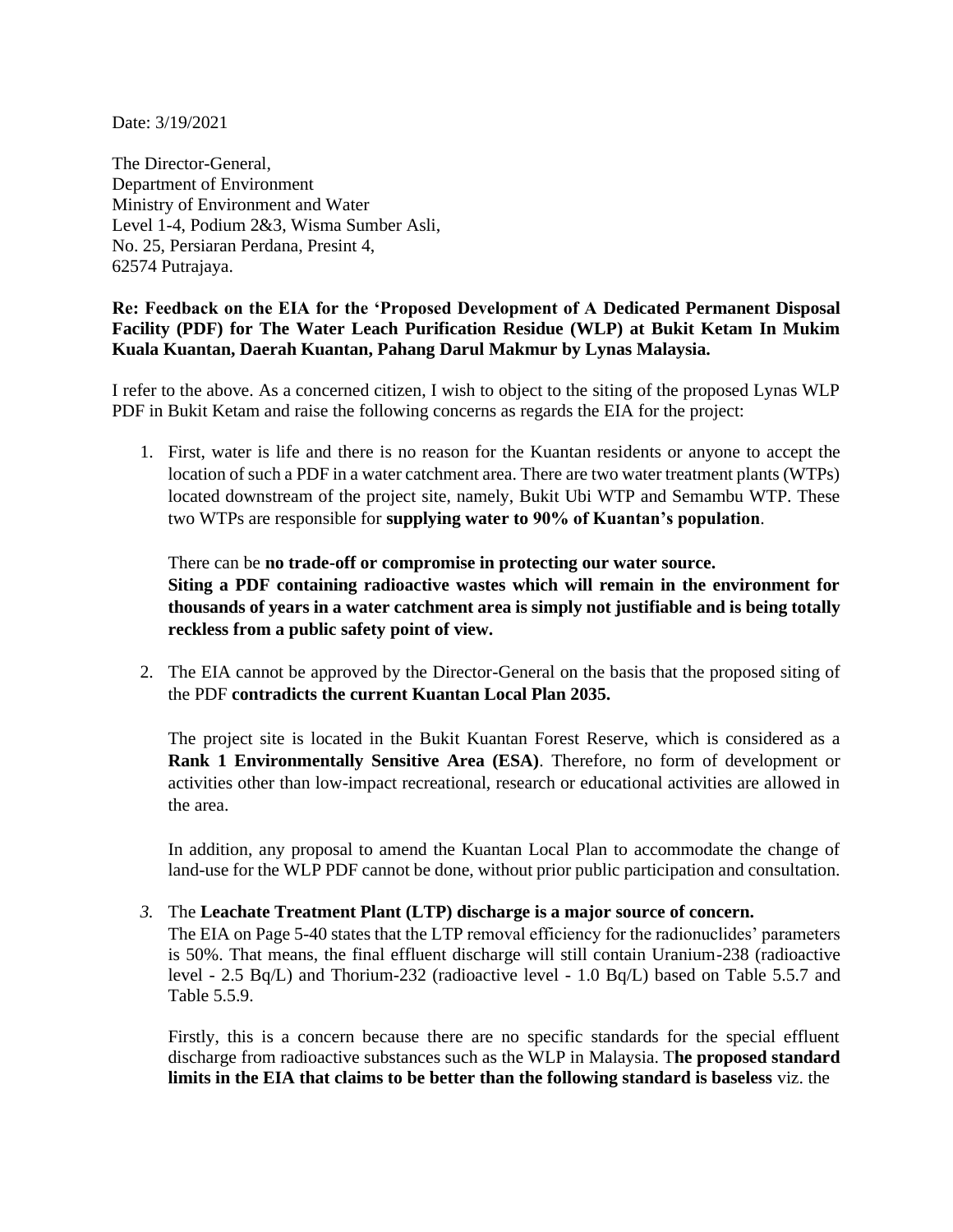- Environmental Quality (Control of Pollution from Solid Waste Transfer Station and Landfill) Regulations 2009;
- Standard A of the Environmental Quality (Industrial Effluent) Regulations 2009.

Secondly, the EIA on Page 7-155 states that *"In addition to the typical parameters of water quality, the presence of the radionuclides <sup>232</sup>Th [Thorium] and <sup>228</sup>Ra [Radium] in the LTP discharge may also potentially affect the livelihood of the aquatic organisms. Radionuclides may be in either soluble or insoluble forms may accumulate in aquatic organisms and cause harmful effect at elevated concentrations."*

Anything insoluble might end up settling on the bottom of the river water and affect the benthic zone. There are real concerns about how the radionuclides might accumulate and undergo changes in the decay series, which release other radionuclides and potentially contaminate our food chain. Thorium has a half-life of 14 billion years before becoming stable lead.

In any case, we should not be allowing any level of radioactive substances in the effluent discharge, as **we do not accept that there is a safe level or threshold level for radiation from a public health standpoint.** 

**Every dose of radiation has an effect, especially at the cellular level.** We do not see any justification for the public to be put to such risks.

4. The very fundamental weakness of the EIA is the **missing information about the environmental impacts of the larger Multi-category industrial scheduled wastes disposal site (MCISWDS)**.

Firstly, it is clear that the MCISWDS will be dealing with hazardous and toxic industrial wastes. While there may be some buffer provided between the PDF and the future adjacent MCISWDC components, the groundwater and river water flows are all interconnected and they share a common environment.

This is why we should not be approving an EIA that fails to give the full picture of the overall environmental impacts of the MCISWDS and the PDF.

## Secondly, **the PDF EIA only considers the existing environment concerning the PDF site and does not take into account the changes to the existing environment that will take place due to the construction of the MCISWDS facility**.

For example, the EIA on page 10-13 claims that, *"The thorium and radium compounds in the WLP residue is very insoluble unless at pH <2, [of which] not found in natural environment."* We do not know how the natural environment might change when the MCISWDS is constructed and established. As the EIA on page 7-156 states that, *"In general, the accumulation of radionuclides from the water into the tissue of organisms would depend on the environmental conditions and concentration (i.e., pH, hardness and water temperature), feeding habits and exposure time."* 

With such uncertainties, there is no guarantee that the thorium will be insoluble and not migrate into the environment.